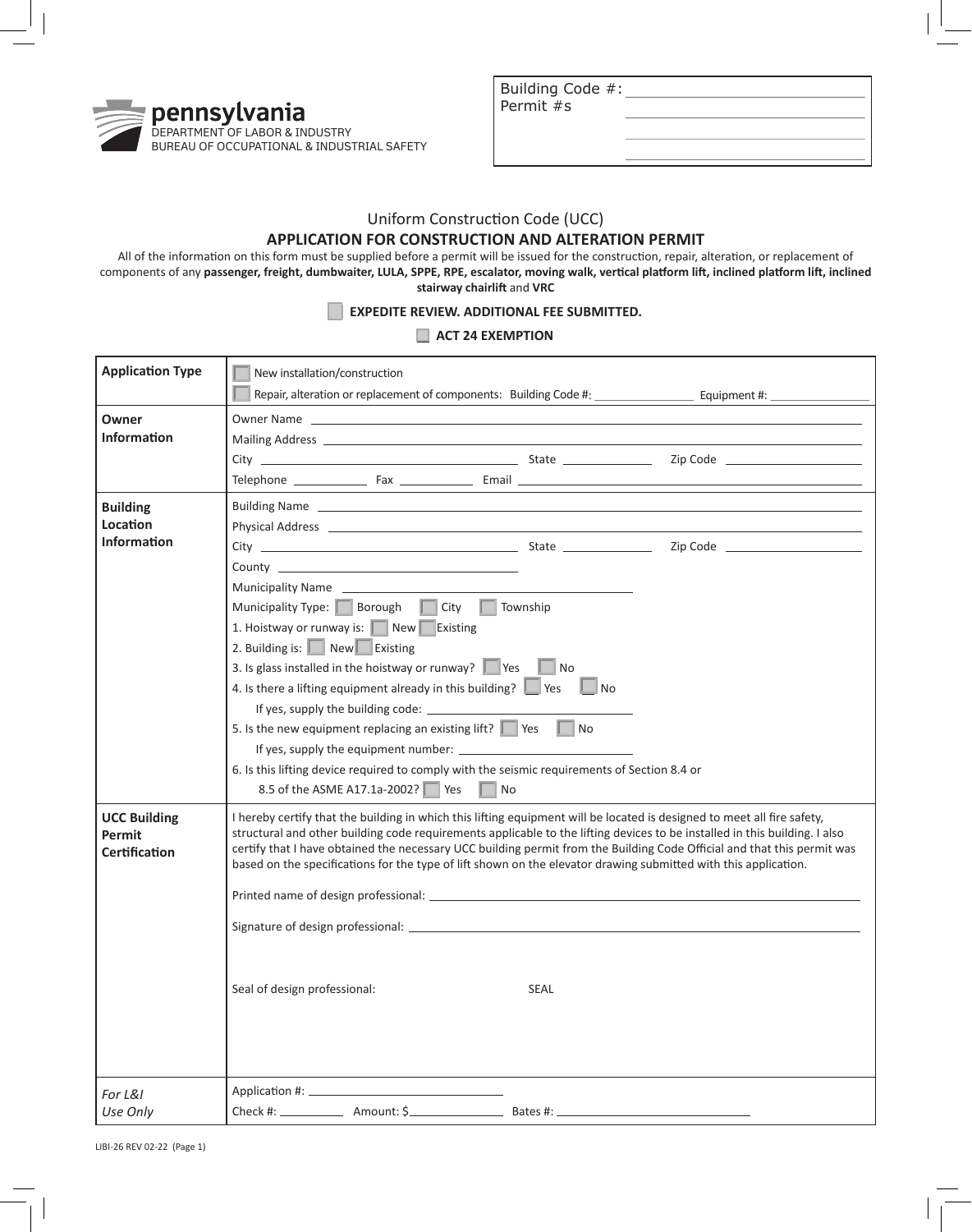| <b>Building Code</b><br>Information                                                                                   | Printed name of individual who obtained Building Code Approval                                                                                                                                                                                                                                                                                                                                                                                                                                   |
|-----------------------------------------------------------------------------------------------------------------------|--------------------------------------------------------------------------------------------------------------------------------------------------------------------------------------------------------------------------------------------------------------------------------------------------------------------------------------------------------------------------------------------------------------------------------------------------------------------------------------------------|
|                                                                                                                       | Signature of individual who obtained Building Code Approval                                                                                                                                                                                                                                                                                                                                                                                                                                      |
| Hoistway<br><b>Certification</b><br><b>Used for</b><br><b>Alteration &amp;</b><br>Replacement<br><b>Elevator Only</b> | I have examined and checked the building structure or building plans regarding the elevator hoistway, pit and machine<br>room and hereby certify that they are adequate for the loads to be imposed on them and are in accordance with the<br>applicable laws and regulations of this Commonwealth.                                                                                                                                                                                              |
|                                                                                                                       | Seal of design professional:<br><b>SEAL</b>                                                                                                                                                                                                                                                                                                                                                                                                                                                      |
| <b>Equipment</b><br>Type(s)                                                                                           | Vertical platform lift<br>Passenger<br>Escalator<br>Passenger/freight<br>Moving walk<br>Inclined platform lift<br>Class A freight loading<br>Dumbwaiter<br>Inclined stairway chairlift<br>Class B freight loading<br>Rack and pinion elevator (RPE)<br>Class C1 freight loading<br>Limited use/limited access (LULA)<br>Special purpose personnel elevator (SPPE)<br>Class C2 freight loading<br>Class C3 freight loading<br>Vertical reciprocating conveyor (VRC)<br>Temporary Construction use |
| <b>Drive Type(s)</b>                                                                                                  | Geared<br>$\Box$ Hydraulic<br>$\Box$ Rack and pinion<br>Gearless<br>$\Box$ Roped/chained hydraulic<br>$\Box$ Chained (escalator or moving walk)<br>Drum<br>Screw column                                                                                                                                                                                                                                                                                                                          |
| <b>New Lifting</b><br><b>Device Data</b>                                                                              | 1. Capacity ____________ (lbs.)<br>2. Rated speed ____________ (ft/min)<br>3. Total travel ____________ (ft & in)<br>5. Manufacturer/type/PA approved model & certificate of # of platform/counterweight safety:<br>6. Will the newly installed cab interior, enclosure, or platform meet the flame spread and smoke<br>development requirements of the applicable ASME code? Yes<br>  No                                                                                                        |
| <b>Existing Lifting</b><br><b>Device Data</b>                                                                         | 1. Capacity $\qquad \qquad$ (lbs.)<br>2. Rated speed _____________ (ft/min)<br>3. Total travel ______________ (ft & in)<br>5. Will the newly installed cab interior, enclosure, or platform meet the flame spread and smoke development requirements<br>of the applicable ASME code? Nes<br>No                                                                                                                                                                                                   |
| Scope of Work for<br><b>Repair, Alteration</b><br>or Replacement of<br><b>Components</b>                              | Code Reference:<br>Description of work:                                                                                                                                                                                                                                                                                                                                                                                                                                                          |

 $\overline{\phantom{a}}$ 

(Attach a separate 8 ½ " x 11" sheet with information listed above if space provided is insufficient to describe scope of work.) LIBI-26 REV 02-22 (Page 2)